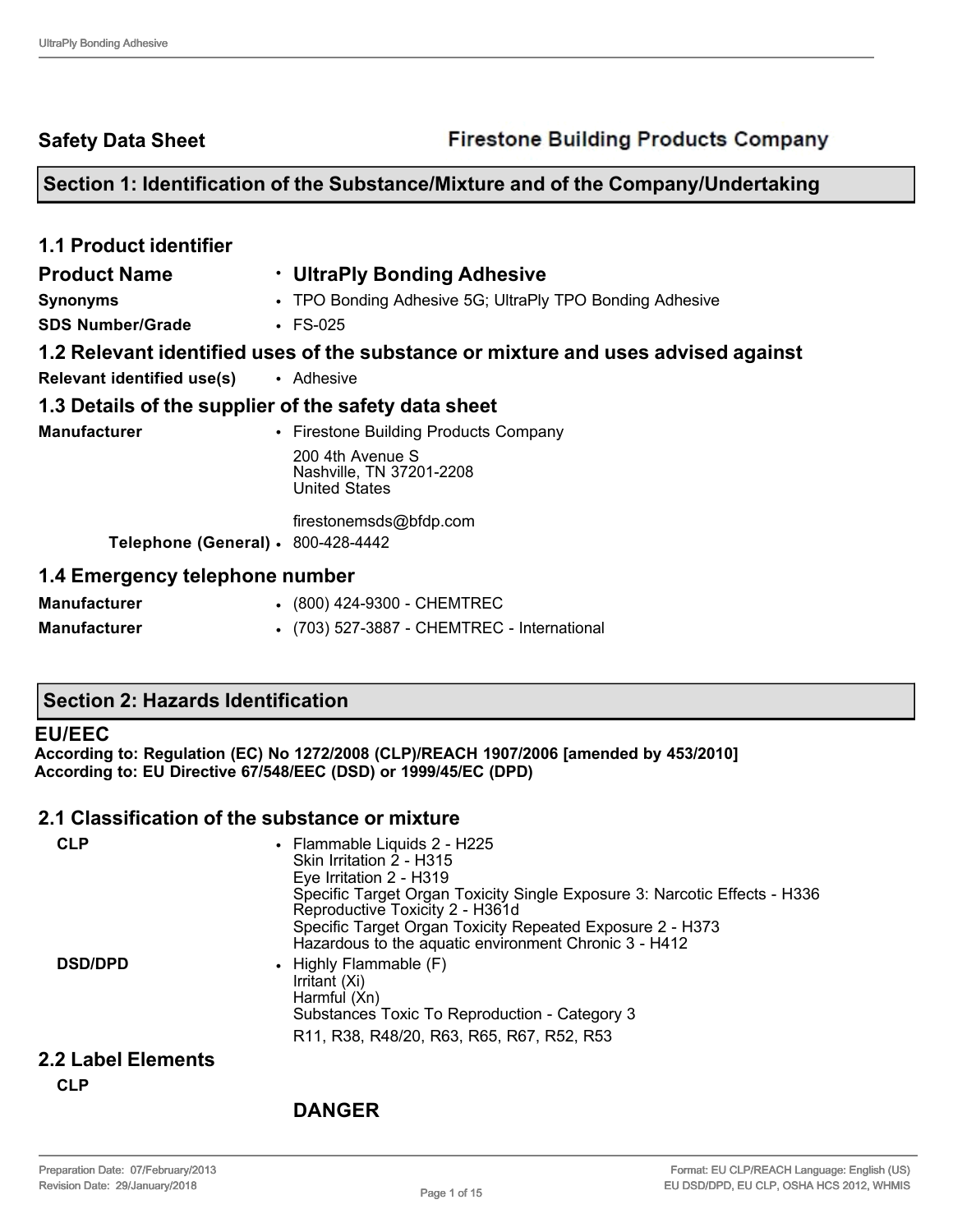

|                                   | Hazard statements • H225 - Highly flammable liquid and vapour<br>H315 - Causes skin irritation<br>H319 - Causes serious eye irritation<br>H336 - May cause drowsiness or dizziness<br>H361d - Suspected of damaging the unborn child.<br>H373 - May cause damage to organs - Central Nervous System (CNS) through<br>prolonged or repeated exposure via Inhalation<br>H412 - Harmful to aquatic life with long lasting effects                                                                                                                                                                                                                                                                                                                                                                                                                                                                                                       |
|-----------------------------------|--------------------------------------------------------------------------------------------------------------------------------------------------------------------------------------------------------------------------------------------------------------------------------------------------------------------------------------------------------------------------------------------------------------------------------------------------------------------------------------------------------------------------------------------------------------------------------------------------------------------------------------------------------------------------------------------------------------------------------------------------------------------------------------------------------------------------------------------------------------------------------------------------------------------------------------|
| <b>Precautionary statements</b>   |                                                                                                                                                                                                                                                                                                                                                                                                                                                                                                                                                                                                                                                                                                                                                                                                                                                                                                                                      |
| <b>Prevention •</b><br>Response • | P201 - Obtain special instructions before use.<br>P202 - Do not handle until all safety precautions have been read and understood.<br>P210 - Keep away from heat, sparks, open flames and/or hot surfaces. - No smoking.<br>P233 - Keep container tightly closed.<br>P240 - Ground and/or bond container and receiving equipment.<br>P241 - Use explosion-proof electrical/ventilating/lighting/equipment.<br>P242 - Use only non-sparking tools.<br>P243 - Take precautionary measures against static discharge.<br>P260 - Do not breathe mist, vapours, spray.<br>P264 - Wash thoroughly after handling.<br>P271 - Use only outdoors or in a well-ventilated area.<br>P273 - Avoid release to the environment.<br>P280 - Wear protective gloves/protective clothing/eye protection/face protection.<br>P281 - Use personal protective equipment as required.<br>P370+P378 - In case of fire: Use appropriate media for extinction. |
|                                   | P304+P340 - IF INHALED: Remove victim to fresh air and keep at rest in a position<br>comfortable for breathing.<br>P312 - Call a POISON CENTER or doctor/physician if you feel unwell.<br>P303+P361+P353 - IF ON SKIN (or hair): Take off immediately all contaminated<br>clothing. Rinse skin with water/shower.<br>P321 - Specific treatment, see supplemental first aid information.<br>P332+P313 - If skin irritation occurs: Get medical advice/attention.<br>P362 - Take off contaminated clothing and wash before reuse.<br>P305+P351+P338 - IF IN EYES: Rinse cautiously with water for several minutes.<br>Remove contact lenses, if present and easy to do. Continue rinsing.<br>P337+P313 - If eye irritation persists: Get medical advice/attention.<br>P314 - Get medical advice/attention if you feel unwell.<br>P308+P313 - IF exposed or concerned: Get medical advice/attention.                                    |
| Storage/Disposal .                | P235 - Keep cool.<br>P403+P233 - Store in a well-ventilated place. Keep container tightly closed.<br>P501 - Dispose of content and/or container in accordance with local, regional,<br>national, and/or international regulations.                                                                                                                                                                                                                                                                                                                                                                                                                                                                                                                                                                                                                                                                                                   |
| <b>DSD/DPD</b>                    | <b>Supplemental information</b> • 25-35 percent of this product consists of an ingredient of unknown toxicity.                                                                                                                                                                                                                                                                                                                                                                                                                                                                                                                                                                                                                                                                                                                                                                                                                       |
|                                   | <b>XXI</b>                                                                                                                                                                                                                                                                                                                                                                                                                                                                                                                                                                                                                                                                                                                                                                                                                                                                                                                           |
|                                   | Risk phrases • R11 - Highly flammable.<br>R38 - Irritating to skin.<br>R48/20 - Harmful: danger of serious damage to health by prolonged exposure through<br>inhalation.<br>R50 - Very toxic to aquatic organisms.<br>R51 - Toxic to aquatic organisms.<br>R52 - Harmful to aquatic organisms.<br>R53 - May cause long-term adverse effects in the aquatic environment.                                                                                                                                                                                                                                                                                                                                                                                                                                                                                                                                                              |

R63 - Possible risk of harm to the unborn child.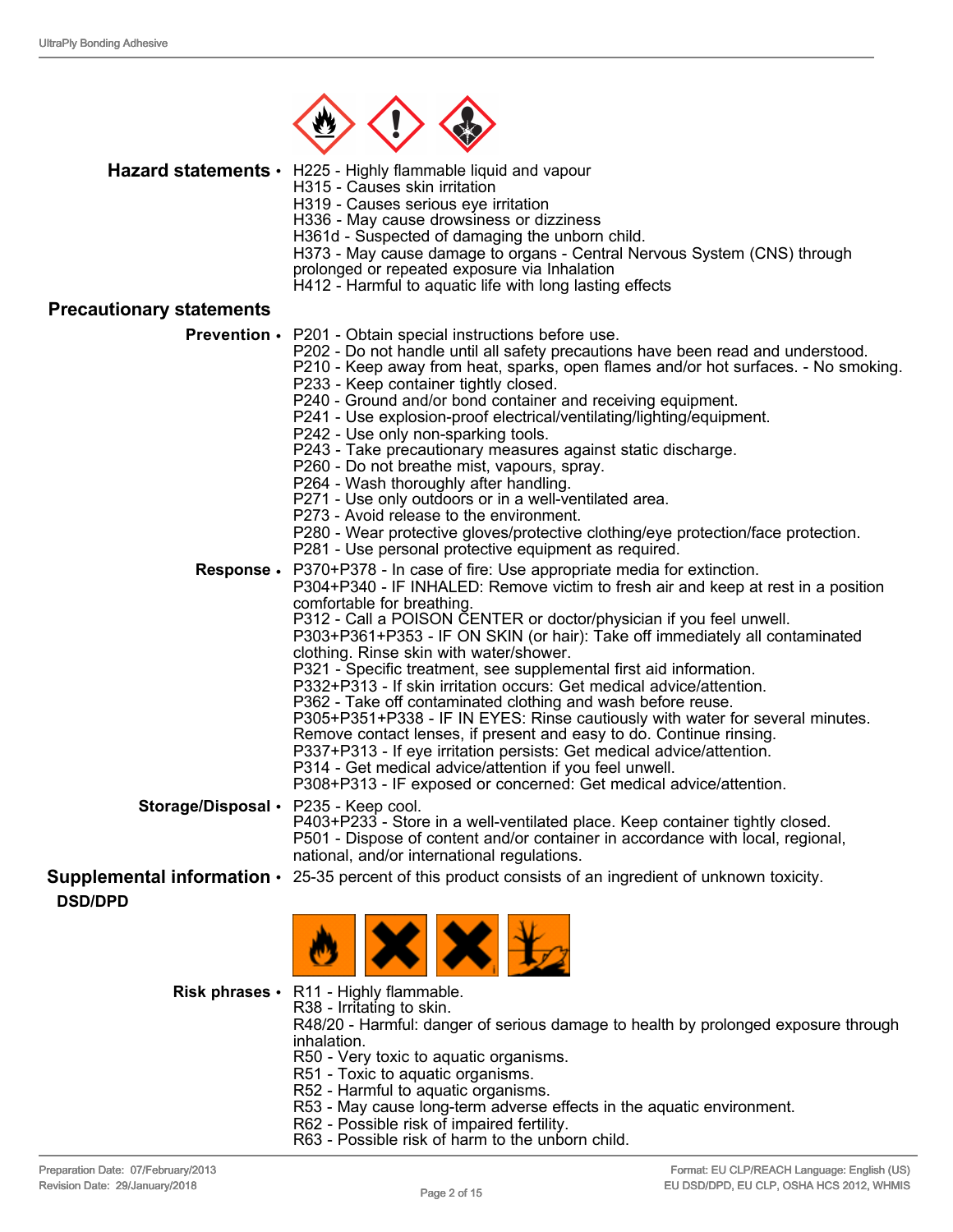|                          | R65 - Harmful: may cause lung damage if swallowed.<br>R67 - Vapours may cause drowsiness and dizziness.                                                                                                                             |
|--------------------------|-------------------------------------------------------------------------------------------------------------------------------------------------------------------------------------------------------------------------------------|
|                          | Safety phrases • S9 - Keep container in a well ventilated place<br>S16 - Keep away from sources of ignition - No Smoking.<br>S37 - Wear suitable gloves.<br>S57 - Use appropriate containment to avoid environmental contamination. |
| <b>2.3 Other Hazards</b> |                                                                                                                                                                                                                                     |
| <b>CLP</b>               | • According to Regulation (EC) No. 1272/2008 (CLP) this material is considered<br>hazardous.                                                                                                                                        |
| <b>DSD/DPD</b>           | • According to European Directive 1999/45/EC this preparation is considered<br>dangerous.                                                                                                                                           |

## **United States (US) According to: OSHA 29 CFR 1910.1200 HCS**

# **2.1 Classification of the substance or mixture**

| Eye Irritation 2A<br>Carcinogenicity 2<br>Reproductive Toxicity 2<br>Specific Target Organ Toxicity Repeated Exposure 2 | <b>OSHA HCS 2012</b> | • Flammable Liquids 2<br><b>Acute Toxicity Oral 4</b><br>Skin Irritation 2<br>Specific Target Organ Toxicity Single Exposure 3: Narcotic Effects |
|-------------------------------------------------------------------------------------------------------------------------|----------------------|--------------------------------------------------------------------------------------------------------------------------------------------------|
|-------------------------------------------------------------------------------------------------------------------------|----------------------|--------------------------------------------------------------------------------------------------------------------------------------------------|

# **2.2 Label elements**

**OSHA HCS 2012**

**DANGER**



| Hazard statements • Highly flammable liquid and vapour<br>Harmful if swallowed<br>Causes skin irritation<br>Causes serious eye irritation<br>May cause drowsiness or dizziness<br>Suspected of causing cancer.<br>Suspected of damaging fertility or the unborn child.<br>May cause damage to organs (Central Nervous System/CNS) through prolonged or |
|--------------------------------------------------------------------------------------------------------------------------------------------------------------------------------------------------------------------------------------------------------------------------------------------------------------------------------------------------------|
|                                                                                                                                                                                                                                                                                                                                                        |
| repeated exposure                                                                                                                                                                                                                                                                                                                                      |

### **Precautionary statements**

| <b>Prevention •</b> Obtain special instructions before use.<br>Do not handle until all safety precautions have been read and understood.<br>Keep away from heat, sparks, open flames and/or hot surfaces. - No smoking.<br>Keep container tightly closed.<br>Ground and/or bond container and receiving equipment.<br>Use explosion-proof electrical/ventilating/lighting/equipment.<br>Use only non-sparking tools.<br>Take precautionary measures against static discharge.<br>Do not breathe mist, vapours, spray.<br>Wash thoroughly after handling.<br>Do not eat, drink or smoke when using this product.<br>Use only outdoors or in a well-ventilated area.<br>Wear protective gloves/protective clothing/eye protection/face protection. |
|--------------------------------------------------------------------------------------------------------------------------------------------------------------------------------------------------------------------------------------------------------------------------------------------------------------------------------------------------------------------------------------------------------------------------------------------------------------------------------------------------------------------------------------------------------------------------------------------------------------------------------------------------------------------------------------------------------------------------------------------------|
| <b>Response</b> • In case of fire: Use appropriate media for extinction.<br>IF INHALED: Remove victim to fresh air and keep at rest in a position comfortable for<br>breathing.                                                                                                                                                                                                                                                                                                                                                                                                                                                                                                                                                                  |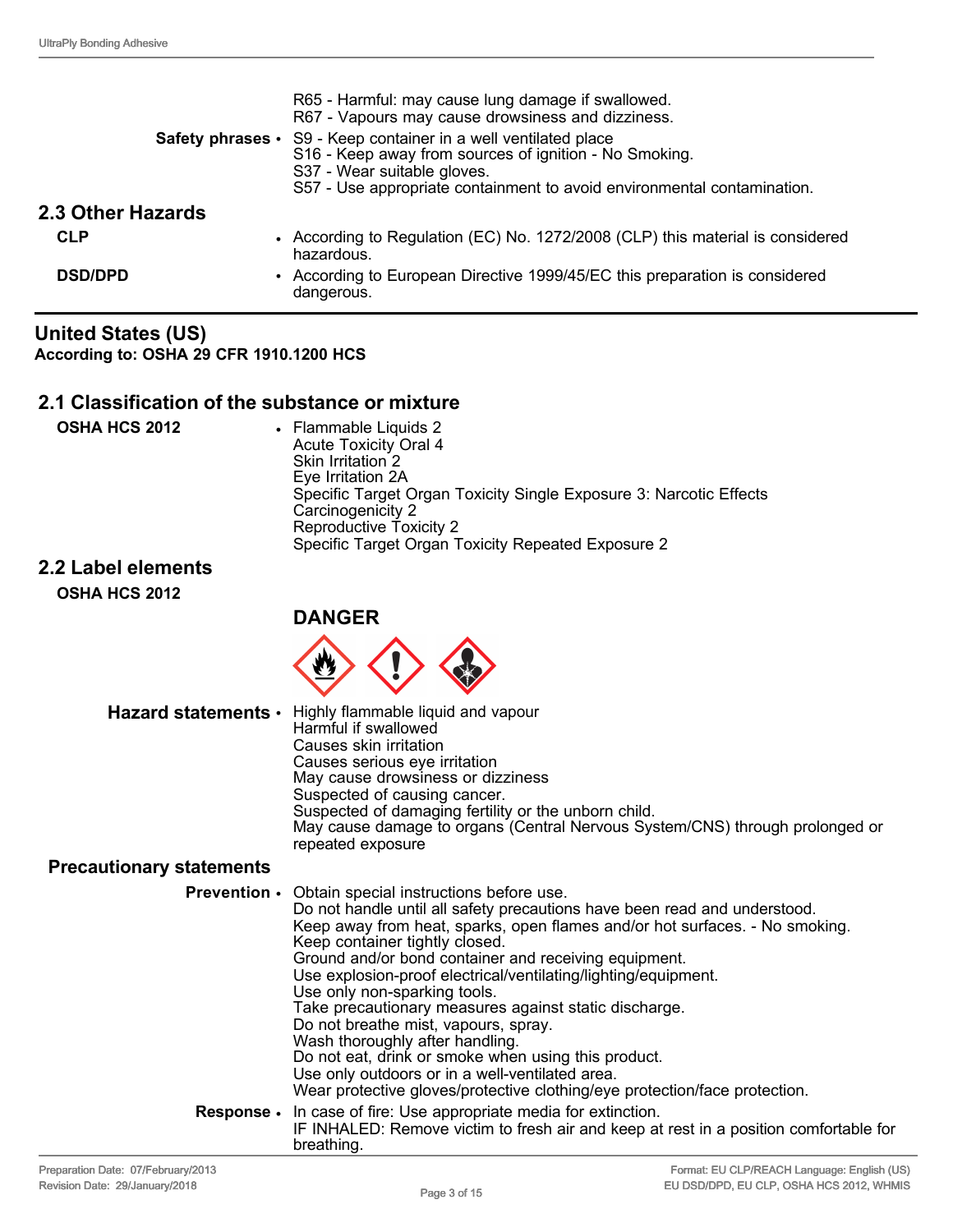|                               | Call a POISON CENTER or doctor/physician if you feel unwell.<br>IF ON SKIN (or hair): Take off immediately all contaminated clothing. Rinse skin with<br>water/shower.<br>Specific treatment, see supplemental first aid information.<br>Take off contaminated clothing and wash before reuse.<br>If skin irritation occurs: Get medical advice/attention.<br>IF IN EYES: Rinse cautiously with water for several minutes. Remove contact lenses,<br>if present and easy to do. Continue rinsing.<br>If eye irritation persists: Get medical advice/attention.<br>Rinse mouth.<br>Get medical advice/attention if you feel unwell.<br>IF exposed or if you feel unwell: Call a POISON CENTER or doctor/physician. |
|-------------------------------|-------------------------------------------------------------------------------------------------------------------------------------------------------------------------------------------------------------------------------------------------------------------------------------------------------------------------------------------------------------------------------------------------------------------------------------------------------------------------------------------------------------------------------------------------------------------------------------------------------------------------------------------------------------------------------------------------------------------|
| Storage/Disposal • Keep cool. | Store in a well-ventilated place. Keep container tightly closed.<br>Dispose of content and/or container in accordance with local, regional, national, and/or<br>international regulations.                                                                                                                                                                                                                                                                                                                                                                                                                                                                                                                        |
|                               | <b>Supplemental information <math>\cdot</math></b> 25-35 percent of this product consists of an ingredient of unknown toxicity.                                                                                                                                                                                                                                                                                                                                                                                                                                                                                                                                                                                   |
| 2.3 Other hazards             |                                                                                                                                                                                                                                                                                                                                                                                                                                                                                                                                                                                                                                                                                                                   |
| <b>OSHA HCS 2012</b>          | • Under United States Regulations (29 CFR 1910.1200 - Hazard Communication<br>Standard), this product is considered hazardous.                                                                                                                                                                                                                                                                                                                                                                                                                                                                                                                                                                                    |

# **Canada**

**According to: WHMIS** 

# **2.1 Classification of the substance or mixture**

| <b>WHMIS</b>       | • Flammable Liquids - B2<br>Other Toxic Effects - D2A<br>Other Toxic Effects - D2B                                                      |
|--------------------|-----------------------------------------------------------------------------------------------------------------------------------------|
| 2.2 Label elements |                                                                                                                                         |
| <b>WHMIS</b>       | $\circled{b}$ $(T)$                                                                                                                     |
| <b>WHMIS</b>       | • Flammable Liquids - B2<br>Other Toxic Effects - D2A<br>Other Toxic Effects - D2B                                                      |
| 2.3 Other hazards  |                                                                                                                                         |
| <b>WHMIS</b>       | • In Canada, the product mentioned above is considered hazardous under the<br>Workplace Hazardous Materials Information System (WHMIS). |

**2.4 Other information**





*See Section 12 for Ecological Information.* 

# **Section 3 - Composition/Information on Ingredients**

# **3.1 Substances**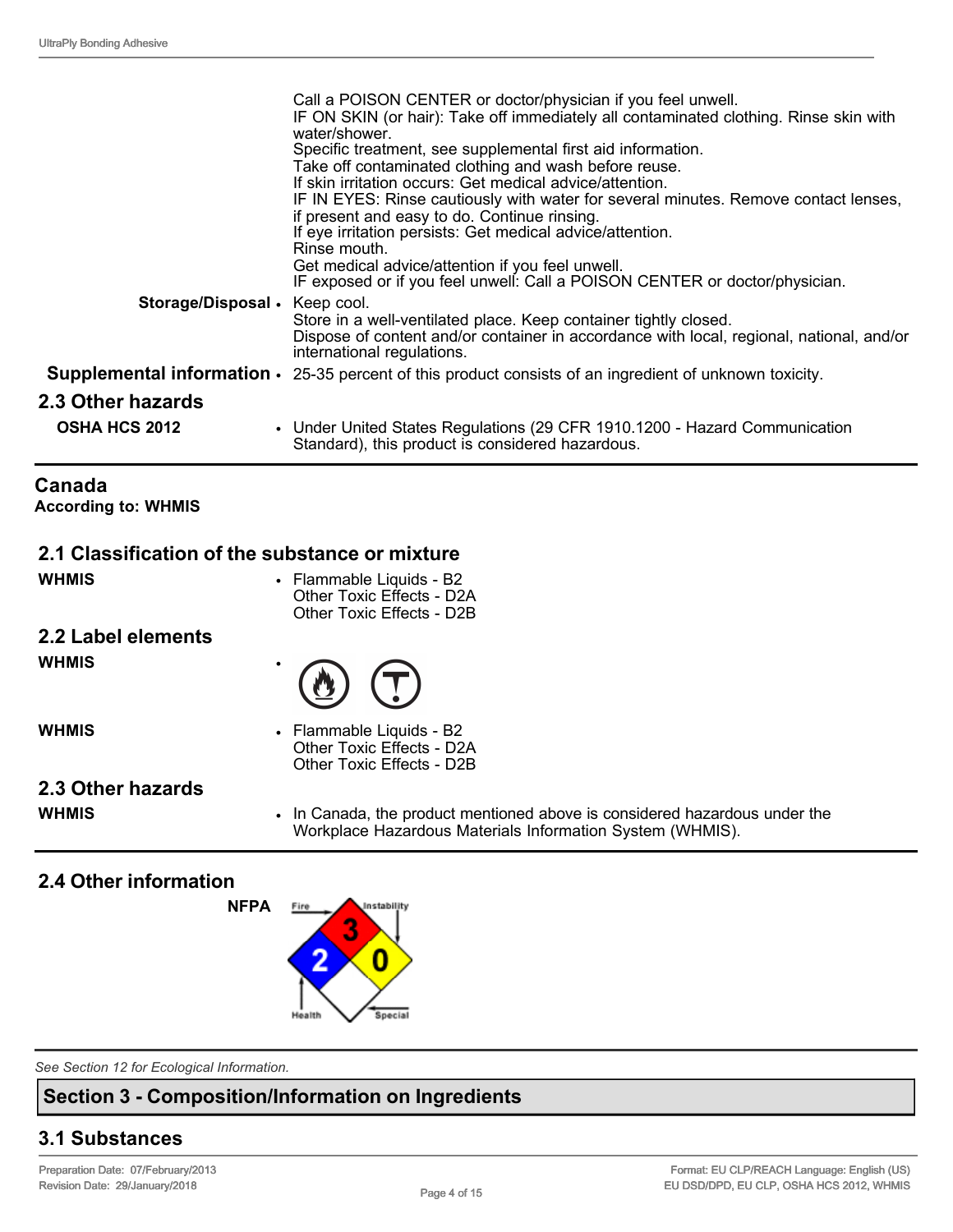• Material does not meet the criteria of a substance in accordance with Regulation (EC) No 1272/2008.

# **3.2 Mixtures**

| <b>Composition</b>                            |                                                    |                              |                                                                                                                                       |                                                                                                                                                                                                                                                                                                                                               |            |
|-----------------------------------------------|----------------------------------------------------|------------------------------|---------------------------------------------------------------------------------------------------------------------------------------|-----------------------------------------------------------------------------------------------------------------------------------------------------------------------------------------------------------------------------------------------------------------------------------------------------------------------------------------------|------------|
| <b>Chemical Name</b>                          | <b>Identifiers</b>                                 | $\frac{0}{0}$                | <b>LD50/LC50</b>                                                                                                                      | <b>Classifications According to</b><br><b>Regulation/Directive</b>                                                                                                                                                                                                                                                                            | Comments   |
| Toluene                                       | CAS: 108-88-3<br><b>EC</b><br>Number:203-<br>625-9 | 34%<br>T <sub>O</sub><br>44% | Ingestion/Oral-Rat<br>LD50 · 636 mg/kg<br>Inhalation-Rat LC50 •<br>49 g/m <sup>3</sup> 4 Hour(s)<br>Skin-Rabbit LD50 ·<br>14100 µL/kg | EU DSD/DPD: Annex I: F, R11; Repr. Cat. 3, R63;<br>Xn, R48/20-65; Xi, R38, R67<br>EU CLP: Annex VI: Flam. Liq. 2, H226; Repr. 2,<br>H361d; Asp. Tox. 1, H304; STOT RE 2 *, H373;<br>Skin Irrit. 2, H315; STOT SE 3, H336<br>OSHA HCS 2012: Flam. Liq. 2; Repr. 2; Acute Tox.<br>4 (Oral); STOT SE 3: Narc.; Asp. Tox. 1; STOT RE<br>$2$ (CNS) | <b>NDA</b> |
| Solvent-refined<br>light petroleum<br>naphtha | CAS:64741-84-<br>0<br>EC<br>Number:265-<br>086-6   | 25%<br><b>TO</b><br>35%      | <b>NDA</b>                                                                                                                            | EU DSD/DPD: Annex I: Carc. Cat. 2; R45; Muta.<br>Cat. 2; R46; Xn; R65<br>EU CLP: Annex VI: Carc. 1B, H350; Muta. 1B,<br>H340; Asp. Tox. 1, H304<br>OSHA HCS 2012: Data lacking                                                                                                                                                                | <b>NDA</b> |
| Polymers                                      | <b>NDA</b>                                         | 5% TO<br>15%                 | <b>NDA</b>                                                                                                                            | EU DSD/DPD: Not Classified - Classification<br>criteria not met<br>EU CLP: Not Classified - Classification criteria not<br>met<br><b>OSHA HCS 2012: Not Classified - Classification</b><br>criteria not met                                                                                                                                   | <b>NDA</b> |
| 1,3-Butadiene, 2-<br>chloro-, polymers        | CAS: 9010-98-4                                     | < 12%                        | Ingestion/Oral-Rat<br>$LD50 \cdot > 40$ g/kg                                                                                          | EU DSD/DPD: Not Classified - Classification<br>criteria not met<br>EU CLP: Not Classified - Classification criteria not<br>met<br><b>OSHA HCS 2012: Not Classified - Classification</b><br>criteria not met                                                                                                                                   | <b>NDA</b> |
| Acetone                                       | CAS:67-64-1<br>EC<br>Number:200-<br>662-2          | 5% TO<br>10%                 | Ingestion/Oral-Rat<br>LD50 · 5800 mg/kg<br>Inhalation-Rat LC50 .<br>50100 mg/m <sup>3</sup>                                           | EU DSD/DPD: Annex I: F, R11, Xi; R36; R66; R67<br>EU CLP: Annex VI: Flam. Liq. 2, H226; Eye Irrit. 2,<br>H319; STOT SE 3, H336<br>OSHA HCS 2012: Flam. Liq. 2; Eye Irrit. 2A, STOT<br>SE 3: Resp. Irrit. & Narc.; Repr. 2                                                                                                                     | <b>NDA</b> |
| Xylene                                        | CAS: 1330-20-7<br>EC<br>Number:215-<br>535-7       | $< 1\%$                      | Ingestion/Oral-Rat<br>LD50 · 4300 mg/kg<br>Inhalation-Rat LC50 .<br>5000 ppm 4 Hour(s)<br>Skin-Rabbit LD50 ·<br>>1700 mg/kg           | <b>EU DSD/DPD:</b> Annex I: R10, Xn; R20/21, Xi; R38<br>EU CLP: Annex VI: Flam. Liq. 3, H226; Acute Tox.<br>4*, H312; Acute Tox. 4*, H332; Skin Irrit. 2, H315<br>OSHA HCS 2012: Acute Tox 4 (Skin); Eye Irrit.<br>2A; Skin Irrit. 2; Repr. 2                                                                                                 | <b>NDA</b> |
| Styrene                                       | CAS: 100-42-5<br>EC.<br>Number:202-<br>851-5       | $< 1\%$                      | Ingestion/Oral-Rat<br>LD50 · 2650 mg/kg<br>Inhalation-Rat LC50 .<br>2770 ppm 4 Hour(s)                                                | EU DSD/DPD: Annex I: R10 Xn; R20 Xi; R36/38<br>EU CLP: Annex VI: Flam. Liq. 3, H226; Acute Tox.<br>4*, H332; Eye Irrit. 2, H319; Skin Irrit. 2, H315<br>OSHA HCS 2012: Eye Irrit. 2; Acute Tox. 4; Carc.<br>2                                                                                                                                 | <b>NDA</b> |
| Magnesium oxide                               | CAS: 1309-48-4<br>EC<br>Number:215-<br>$171-9$     | $< 1\%$                      | <b>NDA</b>                                                                                                                            | EU DSD/DPD: Self Classified: Xi, R36/37<br>EU CLP: Self Classified: Eye Irrit. 2, H319; STOT<br>SE 3, H335<br>OSHA HCS 2012: Eye Irrit. 2; STOT SE 3: Resp.<br>Irrit.                                                                                                                                                                         | <b>NDA</b> |
| Zinc oxide                                    | CAS: 1314-13-2<br>EC<br>Number:215-<br>222-5       | $< 0.3\%$                    | <b>NDA</b>                                                                                                                            | EU DSD/DPD: Annex I: N; R50-53<br>EU CLP: Annex VI: Aquatic Acute 1, H400;<br>Aquatic Chronic 1, H410<br>OSHA HCS 2012: Not Classified                                                                                                                                                                                                        | <b>NDA</b> |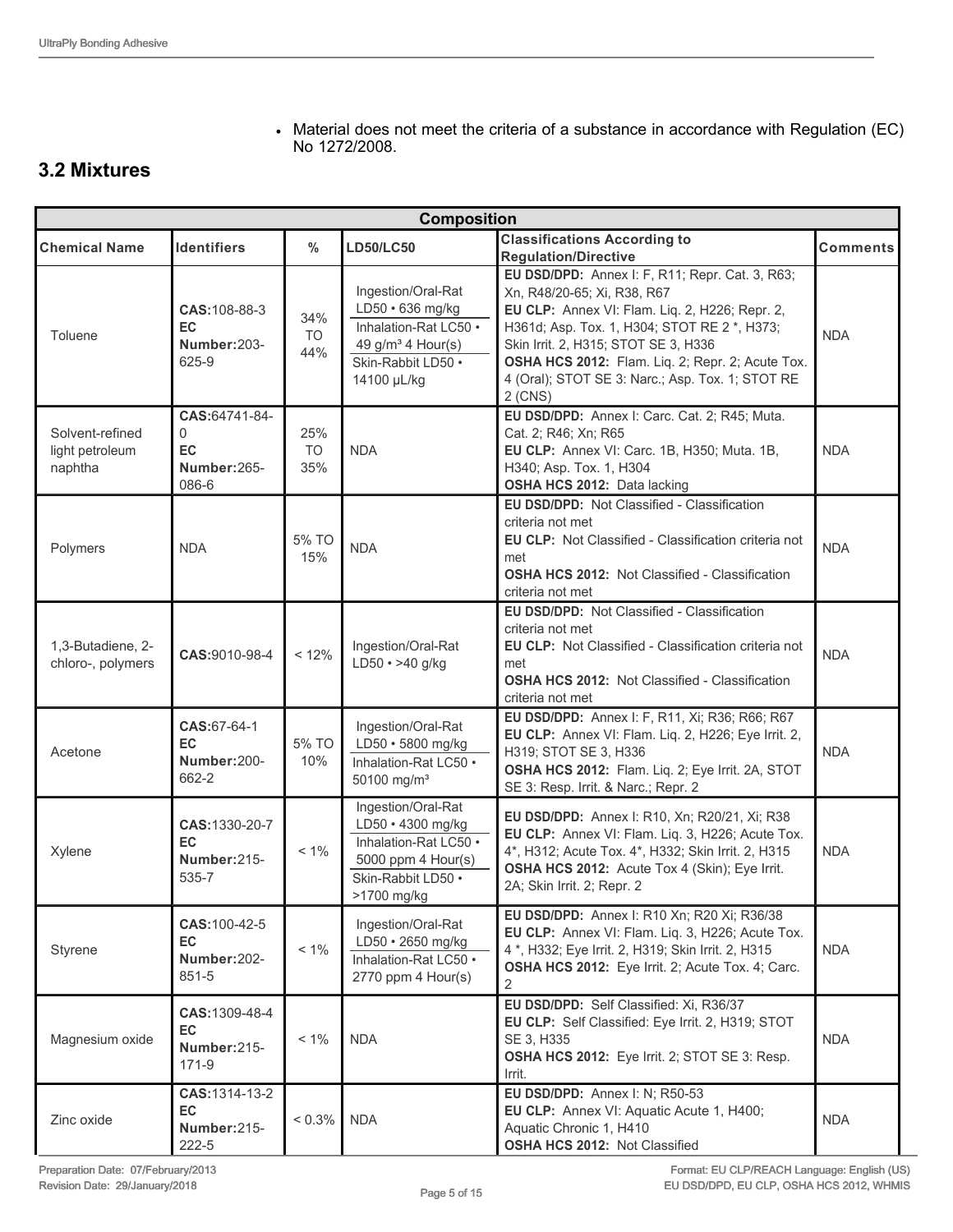*See Section 11 for Toxicological Information.* 

## **Section 4 - First Aid Measures**

# **4.1 Description of first aid measures**

| <b>Inhalation</b>                                                              | • IF INHALED: Remove victim to fresh air and keep at rest in a position comfortable for<br>breathing. Administer oxygen if breathing is difficult. Give artificial respiration if victim<br>is not breathing. Get medical attention immediately if symptoms occur. |  |
|--------------------------------------------------------------------------------|--------------------------------------------------------------------------------------------------------------------------------------------------------------------------------------------------------------------------------------------------------------------|--|
| <b>Skin</b>                                                                    | • In case of contact with substance, immediately flush skin with running water for at<br>least 20 minutes. Remove and isolate contaminated clothing and shoes. If skin<br>irritation occurs: Get medical advice/attention.                                         |  |
| Eye                                                                            | • In case of contact with substance, immediately flush eyes with running water for at<br>least 20 minutes. If eye irritation persists: Get medical advice/attention.                                                                                               |  |
| Ingestion                                                                      | • If swallowed, rinse mouth with water (only if the person is conscious) Do NOT induce<br>vomiting. Do not give anything by mouth to an unconscious person. Get medical<br>attention immediately if symptoms occur.                                                |  |
| 4.2 Most important symptoms and effects, both acute and delayed                |                                                                                                                                                                                                                                                                    |  |
|                                                                                | • Refer to Section 11 - Toxicological Information.                                                                                                                                                                                                                 |  |
| 4.3 Indication of any immediate medical attention and special treatment needed |                                                                                                                                                                                                                                                                    |  |

| <b>Notes to Physician</b> | All treatments should be based on observed signs and symptoms of distress in the         |
|---------------------------|------------------------------------------------------------------------------------------|
|                           | patient. Consideration should be given to the possibility that overexposure to materials |
|                           | other than this product may have occurred.                                               |

# **Section 5 - Firefighting Measures**

# **5.1 Extinguishing media**

|                                                     | Suitable Extinguishing Media • CAUTION: For mixtures containing a high percentage of an alcohol or polar solvent,<br>alcohol-resistant foam may be more effective.<br>LARGE FIRES: Water spray, fog or alcohol-resistant foam.<br>SMALL FIRES: Dry chemical, CO2, water spray or alcohol-resistant foam.                                                                                                                                                                                                                                                                                                                           |
|-----------------------------------------------------|------------------------------------------------------------------------------------------------------------------------------------------------------------------------------------------------------------------------------------------------------------------------------------------------------------------------------------------------------------------------------------------------------------------------------------------------------------------------------------------------------------------------------------------------------------------------------------------------------------------------------------|
| <b>Unsuitable Extinguishing</b><br>Media            | • Do not use a direct stream of water.                                                                                                                                                                                                                                                                                                                                                                                                                                                                                                                                                                                             |
|                                                     | 5.2 Special hazards arising from the substance or mixture                                                                                                                                                                                                                                                                                                                                                                                                                                                                                                                                                                          |
| <b>Unusual Fire and Explosion</b><br><b>Hazards</b> | • Containers may explode when heated.<br>Vapor explosion hazard indoors, outdoors or in sewers.<br>HIGHLY FLAMMABLE: Will be easily ignited by heat, sparks or flames.<br>Many liquids are lighter than water.<br>Most vapors are heavier than air. They will spread along ground and collect in low or<br>confined areas (sewers, basements, tanks).<br>Runoff to sewer may create fire or explosion hazard.<br>Those substances designated with a "P" may polymerize explosively when heated<br>orinvolved in a fire.<br>Vapors may form explosive mixtures with air.<br>Vapors may travel to source of ignition and flash back. |
| <b>Hazardous Combustion</b><br><b>Products</b>      | • Oxides of carbon, oxides of nitrogen, hydrochloric acid.                                                                                                                                                                                                                                                                                                                                                                                                                                                                                                                                                                         |
| 5.3 Advice for firefighters                         |                                                                                                                                                                                                                                                                                                                                                                                                                                                                                                                                                                                                                                    |
|                                                     | • Structural firefighters' protective clothing will only provide limited protection.<br>Wear positive pressure self-contained breathing apparatus (SCBA).                                                                                                                                                                                                                                                                                                                                                                                                                                                                          |

Move containers from fire area if you can do it without risk.

LARGE FIRES: Cool containers with flooding quantities of water until well after fire is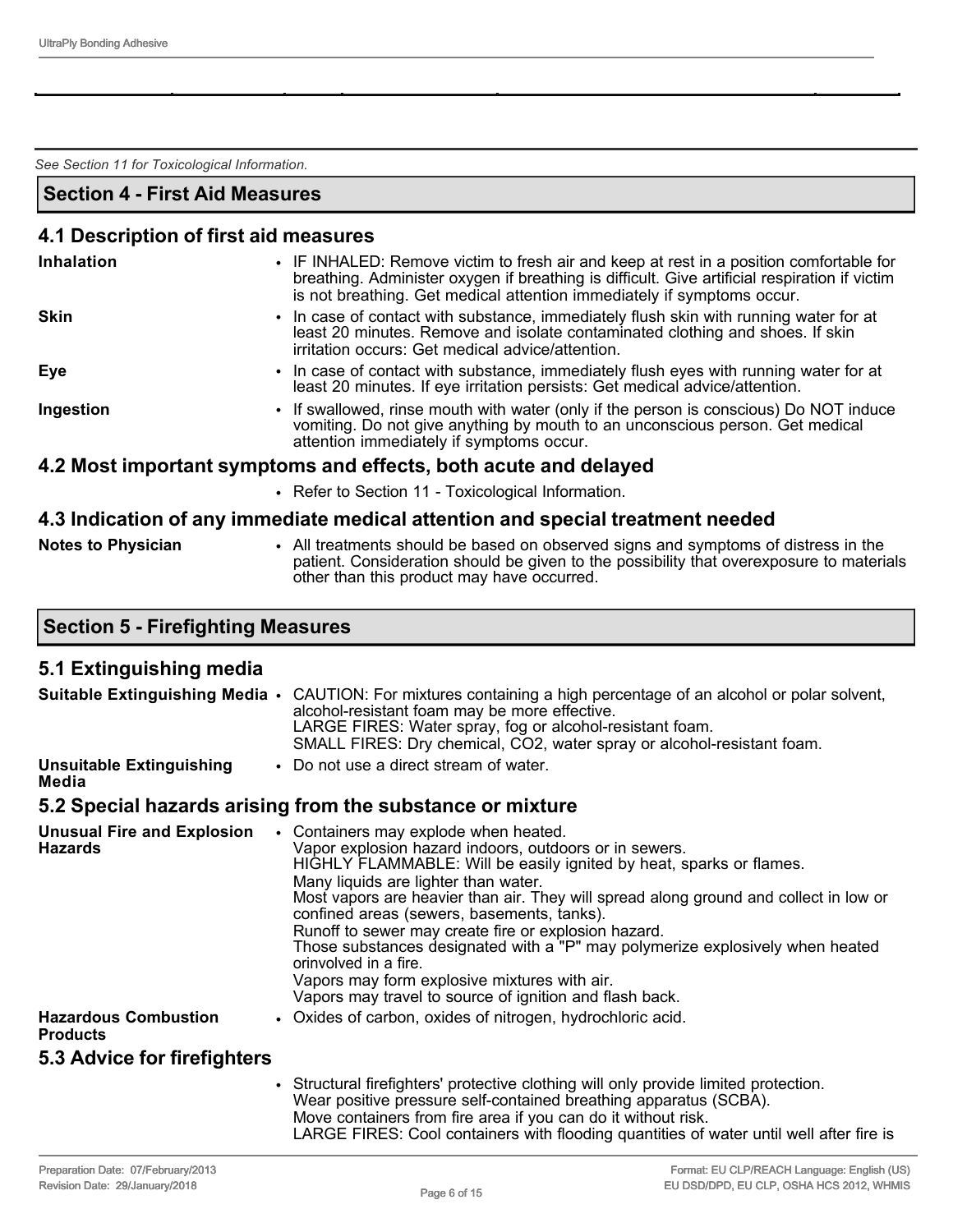out.

# **Section 6 - Accidental Release Measures**

# **6.1 Personal precautions, protective equipment and emergency procedures**

| <b>Personal Precautions</b> | • CAUTION: Victim may be a source of contamination. Do not touch or walk through<br>spilled material.                                                                                                                                                                                                                                                                                                                                                                                                                                                                                                                               |
|-----------------------------|-------------------------------------------------------------------------------------------------------------------------------------------------------------------------------------------------------------------------------------------------------------------------------------------------------------------------------------------------------------------------------------------------------------------------------------------------------------------------------------------------------------------------------------------------------------------------------------------------------------------------------------|
| <b>Emergency Procedures</b> | • As an immediate precautionary measure, isolate spill or leak area for at least 50<br>meters (150 feet) in all directions. If tank, rail car or tank truck is involved in a fire,<br>ISOLATE for 800 meters (1/2 mile) in all directions; also, consider initial evacuation for<br>800 meters (1/2 mile) in all directions. LARGE SPILL: Consider initial downwind<br>evacuation for at least 300 meters (1000 feet) ELIMINATE all ignition sources (no<br>smoking, flares, sparks or flames in immediate area). Keep unauthorized personnel<br>away. Stay upwind. Keep out of low areas. Ventilate closed spaces before entering. |

# **6.2 Environmental precautions**

• Prevent entry into waterways, sewers, basements or confined areas.

# **6.3 Methods and material for containment and cleaning up**

| Containment/Clean-up<br><b>Measures</b> | • Stop leak if you can do it without risk.<br>Absorb or cover with dry earth, sand or other non-combustible material and transfer to<br>containers.<br>Use clean non-sparking tools to collect absorbed material.<br>A vapor suppressing foam may be used to reduce vapors.<br>All equipment used when handling the product must be grounded.<br>LARGE SPILLS: Dike far ahead of liquid spill for later disposal.<br>LARGE SPILLS: Water spray may reduce vapor; but may not prevent ignition in<br>closed spaces. |
|-----------------------------------------|--------------------------------------------------------------------------------------------------------------------------------------------------------------------------------------------------------------------------------------------------------------------------------------------------------------------------------------------------------------------------------------------------------------------------------------------------------------------------------------------------------------------|
|-----------------------------------------|--------------------------------------------------------------------------------------------------------------------------------------------------------------------------------------------------------------------------------------------------------------------------------------------------------------------------------------------------------------------------------------------------------------------------------------------------------------------------------------------------------------------|

# **6.4 Reference to other sections**

• Refer to Section 8 - Exposure Controls/Personal Protection and Section 13 - Disposal Considerations.

# **Section 7 - Handling and Storage**

# **7.1 Precautions for safe handling**

**Handling** • Do not use in areas without adequate ventilation. Handle and open container with care. Use good safety and industrial hygiene practices.

# **7.2 Conditions for safe storage, including any incompatibilities**

**Storage** • Keep away from fire. Store in a well-ventilated place. Keep container tightly closed.

# **7.3 Specific end use(s)**

• Refer to Section 1.2 - Relevant identified uses.

# **Section 8 - Exposure Controls/Personal Protection**

# **8.1 Control parameters**

| <b>Exposure Limits/Guidelines</b> |                                                                                                   |                               |                 |                                   |                |                                 |  |
|-----------------------------------|---------------------------------------------------------------------------------------------------|-------------------------------|-----------------|-----------------------------------|----------------|---------------------------------|--|
|                                   | Result<br><b>Canada Ontario</b><br><b>ACGIH</b><br><b>Canada Quebec</b><br>China<br><b>Europe</b> |                               |                 |                                   |                |                                 |  |
| Toluene                           |                                                                                                   | <b>STELs INot established</b> | Not established | Not established                   | 100 mg/m3 STEL | 100 ppm STEL; 384<br>mg/m3 STEL |  |
| $(108 - 88 - 3)$                  | TWAs                                                                                              | 20 ppm TWA                    | 20 ppm TWA      | 50 ppm TWAEV; 188<br>∥mg/m3 TWAEV | 50 mg/m3 TWA   | 50 ppm TWA; 192<br>mg/m3 TWA    |  |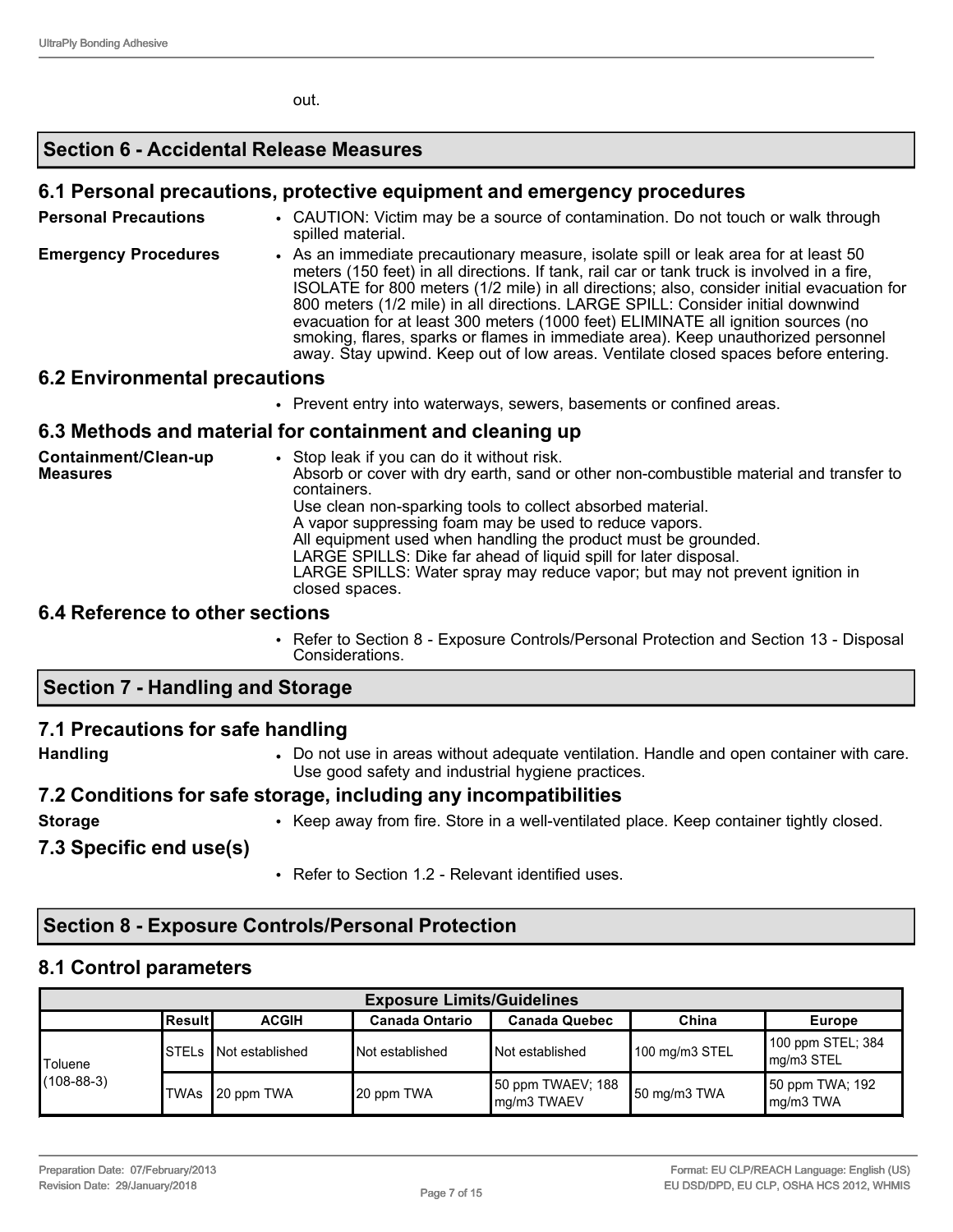| <b>Exposure Limits/Guidelines (Con't.)</b> |              |                                      |                                                                                                                                                                                                                                                                                                                      |                                      |                 |  |
|--------------------------------------------|--------------|--------------------------------------|----------------------------------------------------------------------------------------------------------------------------------------------------------------------------------------------------------------------------------------------------------------------------------------------------------------------|--------------------------------------|-----------------|--|
|                                            | Result       | <b>Germany DFG</b>                   | <b>Germany TRGS</b>                                                                                                                                                                                                                                                                                                  | <b>NIOSH</b>                         | <b>OSHA</b>     |  |
| Ceilings                                   |              | 200 ppm Peak; 760 mg/m3<br>Peak      | Not established                                                                                                                                                                                                                                                                                                      | Not established                      | 300 ppm Ceiling |  |
| Toluene<br>$(108 - 88 - 3)$                | <b>TWAs</b>  | Not established                      | 50 ppm TWA AGW (The<br>risk of damage to the<br>embryo or fetus can be<br>excluded when AGW and<br><b>BGW</b> values are<br>observed, exposure<br>factor 4); 190 mg/m3<br>TWA AGW (The risk of<br>damage to the embryo or<br>fetus can be excluded<br>when AGW and BGW<br>values are observed,<br>exposure factor 4) | 100 ppm TWA; 375 mg/m3<br><b>TWA</b> | 200 ppm TWA     |  |
|                                            | <b>STELs</b> | Not established                      | Not established                                                                                                                                                                                                                                                                                                      | 150 ppm STEL; 560<br>mg/m3 STEL      | Not established |  |
|                                            | <b>MAKs</b>  | 50 ppm TWA MAK; 190<br>mg/m3 TWA MAK | Not established                                                                                                                                                                                                                                                                                                      | Not established                      | Not established |  |

#### **Exposure Control Notations**

#### **China**

•Toluene (108-88-3): **Skin:** (Skin notation)

#### **Canada Quebec**

•Toluene (108-88-3): **Skin:** (Skin designation)

#### **ACGIH**

•Toluene (108-88-3): **Carcinogens:** (A4 - Not Classifiable as a Human Carcinogen)

#### **Germany TRGS**

•Toluene (108-88-3): **Skin:** (skin notation)

#### **Germany DFG**

•Toluene (108-88-3): **Pregnancy:** (no risk to embryo/fetus if exposure limits adhered to) | **Skin:** (skin notation)

# **Exposure Limits Supplemental**

#### **ACGIH**

•Toluene (108-88-3): **BEIs:** (0.02 mg/L Medium: blood Time: prior to last shift of workweek Parameter: Toluene; 0.03 mg/L Medium: urine Time: end of shift Parameter: Toluene; 0.3 mg/g creatinine Medium: urine Time: end of shift Parameter: o-Cresol with hydrolysis (background)) | **TLV Basis - Critical Effects:** (female reproductive; pregnancy loss; visual impairment)

## **8.2 Exposure controls**

| Engineering<br><b>Measures/Controls</b>          | • This adhesive is designed to be used outdoors, in roofing applications. Good general<br>ventilation should be used. Ventilation rates should be matched to conditions. If<br>applicable, use process enclosures, local exhaust ventilation, or other engineering<br>controls to maintain airborne levels below recommended exposure limits. If exposure<br>limits have not been established, maintain airborne levels to an acceptable level. |
|--------------------------------------------------|-------------------------------------------------------------------------------------------------------------------------------------------------------------------------------------------------------------------------------------------------------------------------------------------------------------------------------------------------------------------------------------------------------------------------------------------------|
| <b>Personal Protective Equipment</b>             |                                                                                                                                                                                                                                                                                                                                                                                                                                                 |
| <b>Respiratory</b>                               | • Follow the OSHA respirator regulations found in 29 CFR 1910.134 or European<br>Standard EN 149. Use a NIOSH or European Standard EN 149 approved respirator if<br>exposure limits are exceeded or symptoms are experienced.                                                                                                                                                                                                                   |
| Eye/Face                                         | • Wear chemical splash safety goggles.                                                                                                                                                                                                                                                                                                                                                                                                          |
| <b>Skin/Body</b>                                 | • Wear appropriate chemical resistant gloves.                                                                                                                                                                                                                                                                                                                                                                                                   |
| <b>Environmental Exposure</b><br><b>Controls</b> | • In case of spills, keep product clear of sewers, waterways or land areas. Dispose of<br>waste product in accordance with national and local laws and regulations.                                                                                                                                                                                                                                                                             |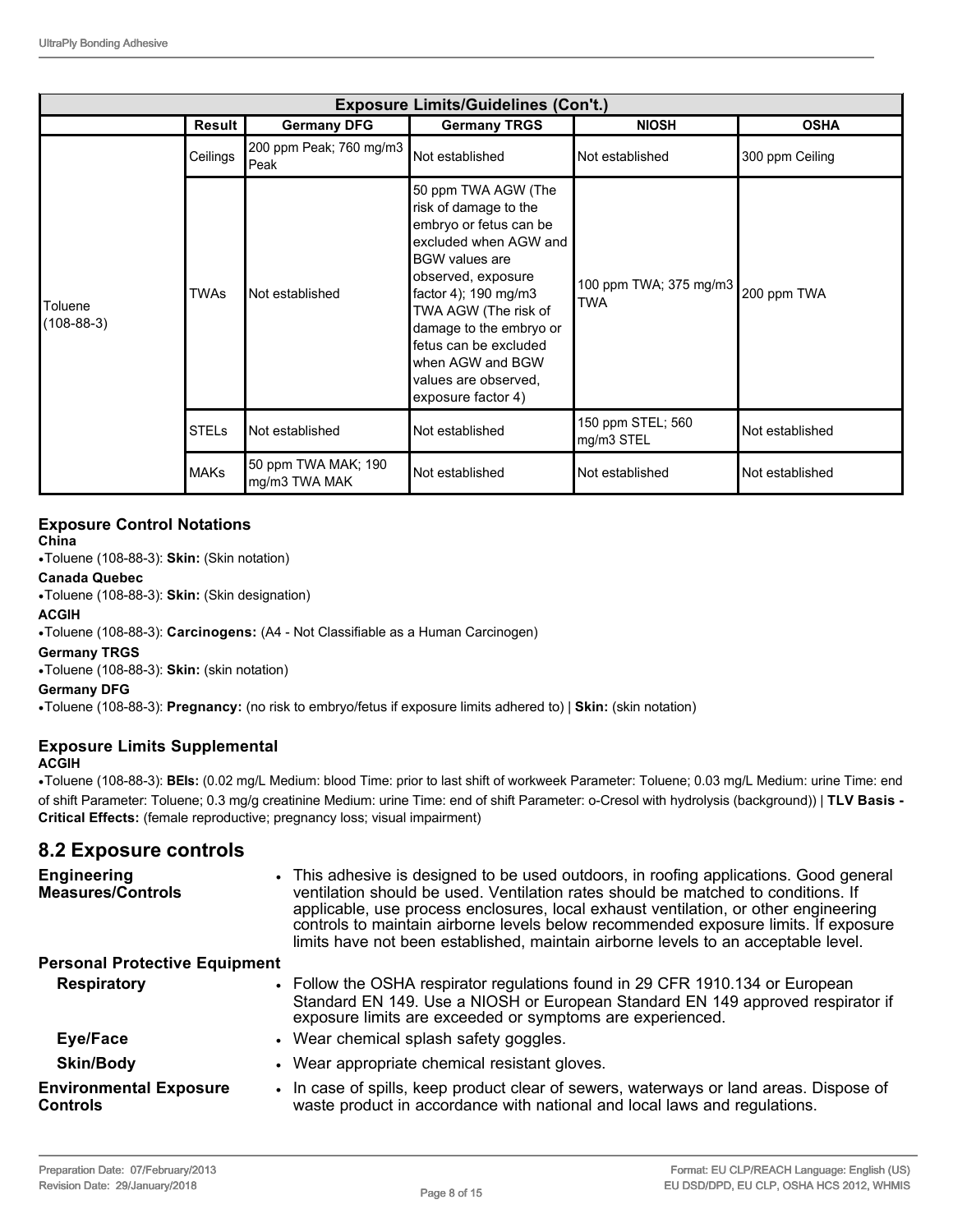# **Section 9 - Physical and Chemical Properties**

# **9.1 Information on Basic Physical and Chemical Properties**

| <b>Material Description</b>         |                                                    |                              |                                                   |
|-------------------------------------|----------------------------------------------------|------------------------------|---------------------------------------------------|
| Physical Form                       | Liquid                                             | Appearance/Description       | Yellow amber liquid with strong<br>aromatic odor. |
| Color                               | Yellow amber.                                      | Odor                         | Aromatic                                          |
| Odor Threshold                      | Data lacking                                       |                              |                                                   |
| <b>General Properties</b>           |                                                    |                              |                                                   |
| <b>Boiling Point</b>                | 55 to 142 °F(12.7778 to 61.1111 °<br>C)            | Melting Point/Freezing Point | Data lacking                                      |
| Decomposition Temperature           | Data lacking                                       | pH                           | Data lacking                                      |
| Specific Gravity/Relative Density   | $= 0.844$ Water=1                                  | <b>Water Solubility</b>      | Insoluble                                         |
| Viscosity                           | Not relevant                                       | <b>Explosive Properties</b>  | Explosion hazard.                                 |
| Oxidizing Properties:               | Static hazard.                                     |                              |                                                   |
| <b>Volatility</b>                   |                                                    |                              |                                                   |
| Vapor Pressure                      | 9.5 to 185 mmHg (torr) @ 68 °F(20<br>$^{\circ}$ C) | <b>Vapor Density</b>         | $> 3$ Air=1                                       |
| <b>Evaporation Rate</b>             | 1.9 to 9.5 n-Butyl Acetate = $1$                   | VOC (Vol.)                   | 633 g/L                                           |
| Volatiles (Vol.)                    | 76.4 %                                             |                              |                                                   |
| <b>Flammability</b>                 |                                                    |                              |                                                   |
| <b>Flash Point</b>                  | $-18 °C(-0.4 °F)$                                  | UEL                          | 7.5 %                                             |
| LEL                                 | 1.1%                                               | Autoignition                 | Data lacking                                      |
| Flammability (solid, gas)           | Not relevant.                                      |                              |                                                   |
| <b>Environmental</b>                |                                                    |                              |                                                   |
| Octanol/Water Partition coefficient | Data lacking                                       |                              |                                                   |
|                                     |                                                    |                              |                                                   |

# **9.2 Other Information**

• No additional physical and chemical parameters noted.

# **Section 10: Stability and Reactivity**

# **10.1 Reactivity**

• No dangerous reaction known under conditions of normal use.

## **10.2 Chemical stability**

• Stable under normal temperatures and pressures.

# **10.3 Possibility of hazardous reactions**

• Hazardous polymerization will not occur.

# **10.4 Conditions to avoid**

• Avoid flames, sparks, and other sources of ignition. Avoid contact with combustible materials. Avoid contact with incompatible materials.

# **10.5 Incompatible materials**

• Acids, bases, combustible materials, oxidizing materials.

# **10.6 Hazardous decomposition products**

• Thermal decomposition could produce CO, CO2, and Oxides of Nitrogen.

# **Section 11 - Toxicological Information**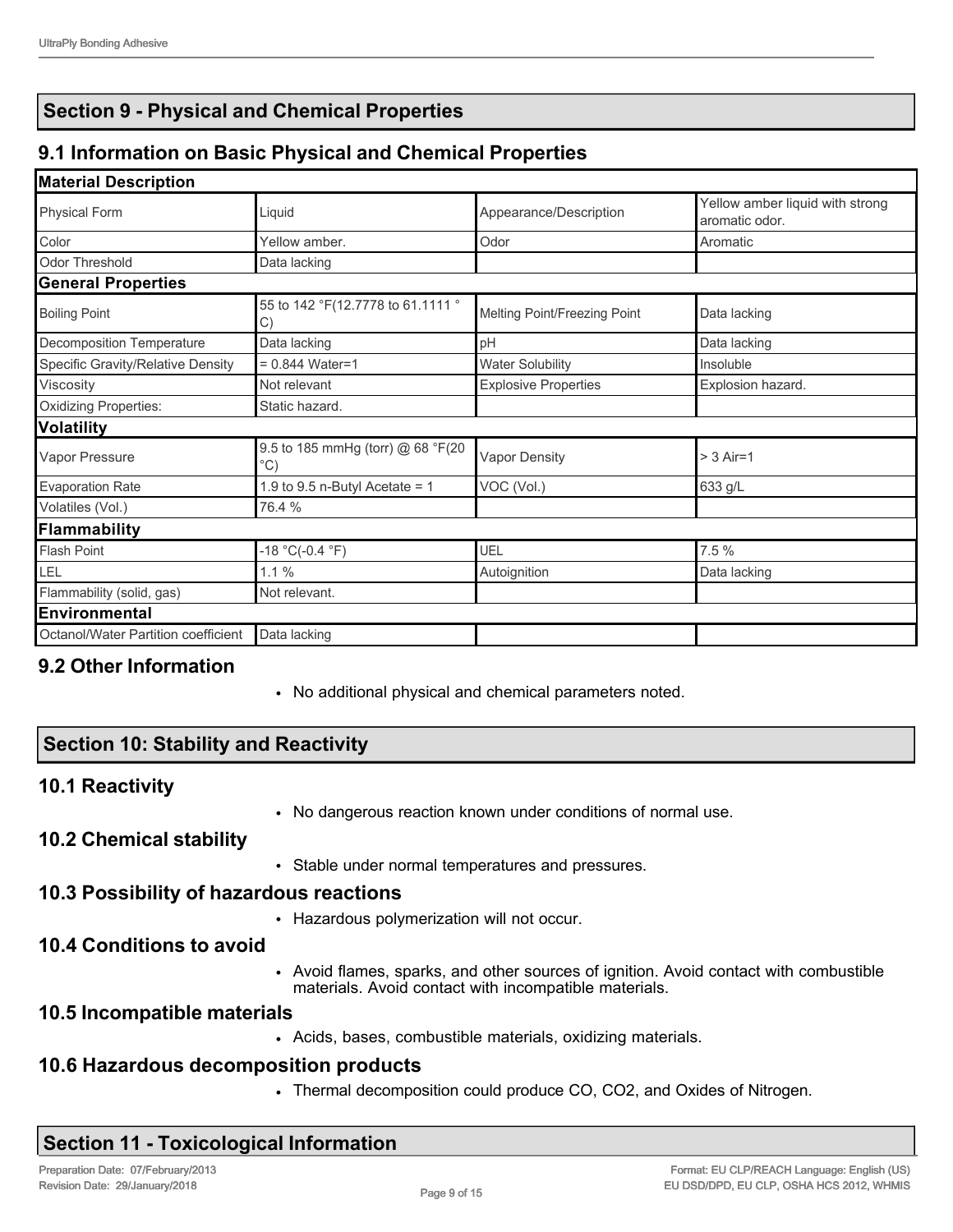# **11.1 Information on toxicological effects**

| <b>Components</b>                           |                 |                                                                                                                                                                                                                                                                                                                                                                                                                                                                                                                                                                                                   |  |  |  |
|---------------------------------------------|-----------------|---------------------------------------------------------------------------------------------------------------------------------------------------------------------------------------------------------------------------------------------------------------------------------------------------------------------------------------------------------------------------------------------------------------------------------------------------------------------------------------------------------------------------------------------------------------------------------------------------|--|--|--|
| <b>Toluene</b><br>$(34\%$ TO<br><b>44%)</b> | $108 -$<br>88-3 | Acute Toxicity: Ingestion/Oral-Rat LD50 · 636 mg/kg; Inhalation-Rat LC50 · 49 g/m <sup>3</sup> 4 Hour(s); Skin-Rabbit LD50 · 14100<br>  µL/kg;<br><b>Irritation:</b> Eye-Rabbit • 100 mg 30 Second(s)-Rinse • Mild irritation; Skin-Rabbit • 435 mg • Mild irritation;<br>Reproductive: Inhalation-Rat TCLo · 1500 ppm (7-20D preg); Reproductive Effects: Specific Developmental<br>Abnormalities:Central nervous system; Reproductive Effects:Effects on Newborn:Growth statistics (e.g., reduced<br><b>I</b> weight gain); Reproductive Effects: Effects on Newborn: Biochemical and metabolic |  |  |  |

| <b>GHS Properties</b>            | <b>Classification</b>                                                                                                                                                    |
|----------------------------------|--------------------------------------------------------------------------------------------------------------------------------------------------------------------------|
| <b>Acute toxicity</b>            | <b>EU/CLP</b> • Classification criteria not met<br>OSHA HCS 2012 . Acute Toxicity - Oral 4                                                                               |
| <b>Skin corrosion/Irritation</b> | EU/CLP • Skin Irritation 2<br>OSHA HCS 2012 . Skin Irritation 2                                                                                                          |
| Serious eye damage/Irritation    | EU/CLP · Eye Irritation 2<br>OSHA HCS 2012 . Eye Irritation 2A                                                                                                           |
| <b>Skin sensitization</b>        | <b>EU/CLP</b> • Classification criteria not met<br><b>OSHA HCS 2012 • Classification criteria not met</b>                                                                |
| <b>Respiratory sensitization</b> | EU/CLP • Classification criteria not met<br><b>OSHA HCS 2012 • Classification criteria not met</b>                                                                       |
| <b>Aspiration Hazard</b>         | EU/CLP • Classification criteria not met<br>OSHA HCS 2012 . Classification criteria not met                                                                              |
| Carcinogenicity                  | EU/CLP • Classification criteria not met<br>OSHA HCS 2012 - Carcinogenicity 2                                                                                            |
| <b>Germ Cell Mutagenicity</b>    | EU/CLP · Classification criteria not met<br><b>OSHA HCS 2012 • Classification criteria not met</b>                                                                       |
| <b>Toxicity for Reproduction</b> | EU/CLP . Toxic to Reproduction 2<br>OSHA HCS 2012 . Toxic to Reproduction 2                                                                                              |
| <b>STOT-SE</b>                   | EU/CLP • Specific Target Organ Toxicity Single Exposure 3: Narcotic Effects<br><b>OSHA HCS 2012 •</b> Specific Target Organ Toxicity Single Exposure 3: Narcotic Effects |
| <b>STOT-RE</b>                   | <b>EU/CLP</b> • Specific Target Organ Toxicity Repeated Exposure 2<br>OSHA HCS 2012 · Specific Target Organ Toxicity Repeated Exposure 2                                 |

| Route(s) of entry/exposure<br><b>Potential Health Effects</b><br><b>Inhalation</b> | • Inhalation, Skin, Eye, Ingestion/Oral                                                                                           |
|------------------------------------------------------------------------------------|-----------------------------------------------------------------------------------------------------------------------------------|
| Acute (Immediate)                                                                  | • May be harmful. May affect the central nervous system. Symptoms may include<br>dizziness, drowsiness, lethargy, coma and death. |
| <b>Chronic (Delayed)</b>                                                           | • Repeated and prolonged exposure may cause Central Nervous System (CNS) effects.                                                 |
| <b>Skin</b>                                                                        |                                                                                                                                   |
| Acute (Immediate)                                                                  | • Causes skin irritation.                                                                                                         |
| <b>Chronic (Delayed)</b>                                                           | • No data available.                                                                                                              |
| Eye                                                                                |                                                                                                                                   |
| Acute (Immediate)                                                                  | • Causes serious eye irritation.                                                                                                  |
| <b>Chronic (Delayed)</b>                                                           | • No data available.                                                                                                              |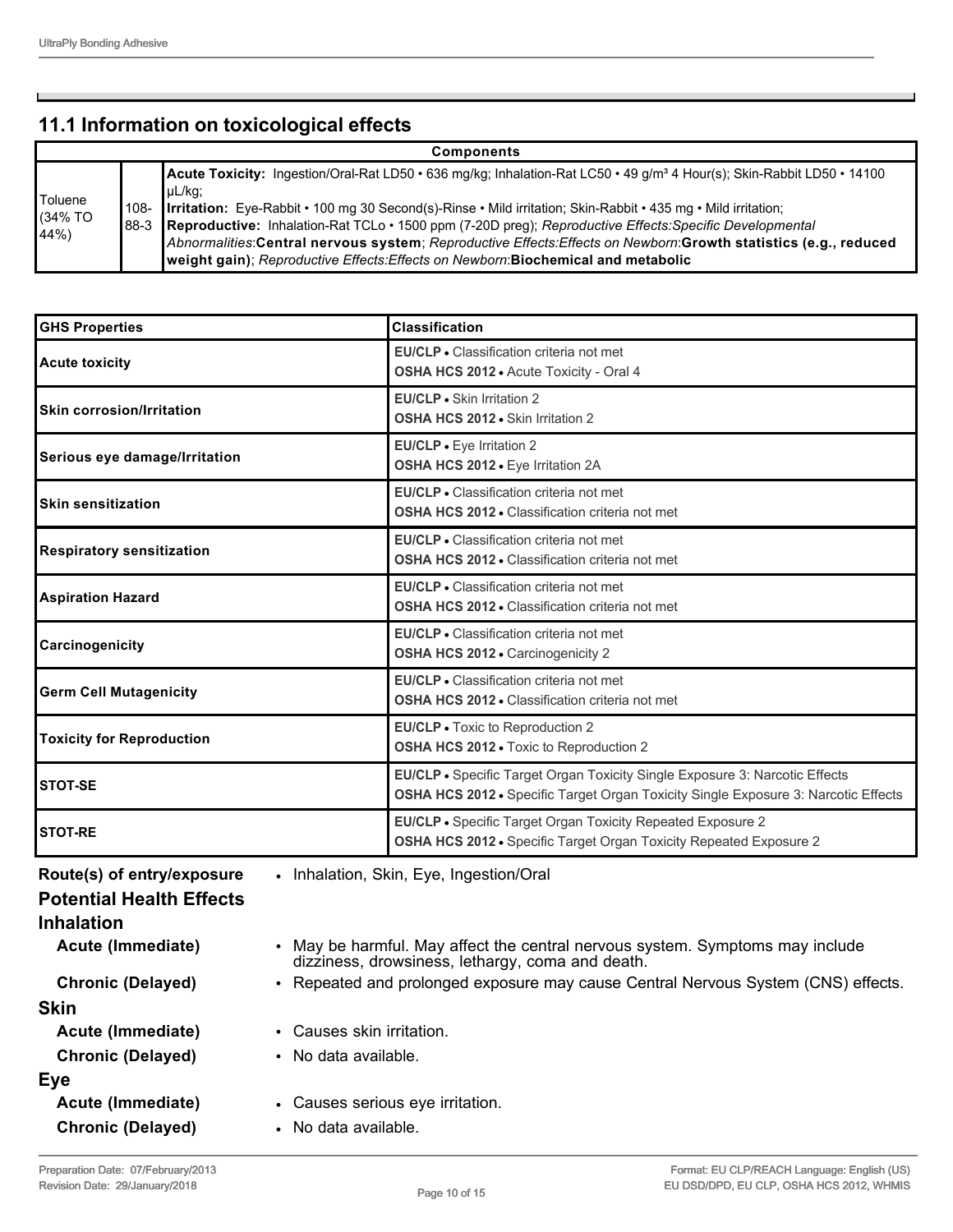## **Ingestion**

#### **Acute (Immediate)** • May be harmful.

**Chronic (Delayed)** 

|  | No data available. |
|--|--------------------|
|  |                    |

| <b>Carcinogenic Effects</b>      |          |                          |                             |  |  |
|----------------------------------|----------|--------------------------|-----------------------------|--|--|
| <b>NTP</b><br><b>IARC</b><br>CAS |          |                          |                             |  |  |
| Toluene                          | 108-88-3 | Group 3-Not Classifiable | Evidence of Carcinogenicity |  |  |
|                                  |          |                          |                             |  |  |

**Reproductive Effects** • Repeated and prolonged exposure may cause reproductive effects.

# **Section 12 - Ecological Information**

# **12.1 Toxicity**

|                              | <b>CAS</b> |                                                                                                                                                                                                                                                                 |
|------------------------------|------------|-----------------------------------------------------------------------------------------------------------------------------------------------------------------------------------------------------------------------------------------------------------------|
| UltraPly Bonding<br>Adhesive | INDA       | Aquatic Toxicity-Fish: 96 Hour(s) LC50 Fathead Minnow 0.00025 mg/L Comments: Hexane<br>Aquatic Toxicity-Crustacea: 48 Hour(s) EC50 Water Flea Daphnia magna 6.8 mg/L Comments:<br>Toluene<br>48 Hour(s) NOEC Water Flea Daphnia magna 28 mg/L Comments: Toluene |

• This material may be toxic to aquatic organisms and cause long-term adverse effects in the aquatic environment.

## **12.2 Persistence and degradability**

• No information available for the product.

## **12.3 Bioaccumulative potential**

• No information available for the product.

## **12.4 Mobility in Soil**

• No information available for the product.

## **12.5 Results of PBT and vPvB assessment**

• PBT and vPvB assessment has not been carried out.

# **12.6 Other adverse effects**

• No studies have been found.

## **Section 13 - Disposal Considerations**

## **13.1 Waste treatment methods**

- **Product waste** Dispose of content and/or container in accordance with local, regional, national, and/or international regulations.
- 
- 
- **Packaging waste** Dispose of content and/or container in accordance with local, regional, national, and/or international regulations.

# **Section 14 - Transport Information**

|                 | <b>14.1 UN</b><br>number | 14.2 UN proper<br>shipping name | 14.3 Transport hazard<br>class(es) | 14.4 Packing<br>group | <b>14.5 Environmental</b><br>hazards |
|-----------------|--------------------------|---------------------------------|------------------------------------|-----------------------|--------------------------------------|
| <b>DOT</b>      | <b>UN1133</b>            | Adhesives                       |                                    |                       | <b>NDA</b>                           |
| <b>TDG</b>      | <b>UN1133</b>            | <b>ADHESIVES</b>                |                                    |                       | <b>NDA</b>                           |
| <b>IMO/IMDG</b> | <b>UN1133</b>            | <b>ADHESIVES</b>                |                                    |                       | <b>NDA</b>                           |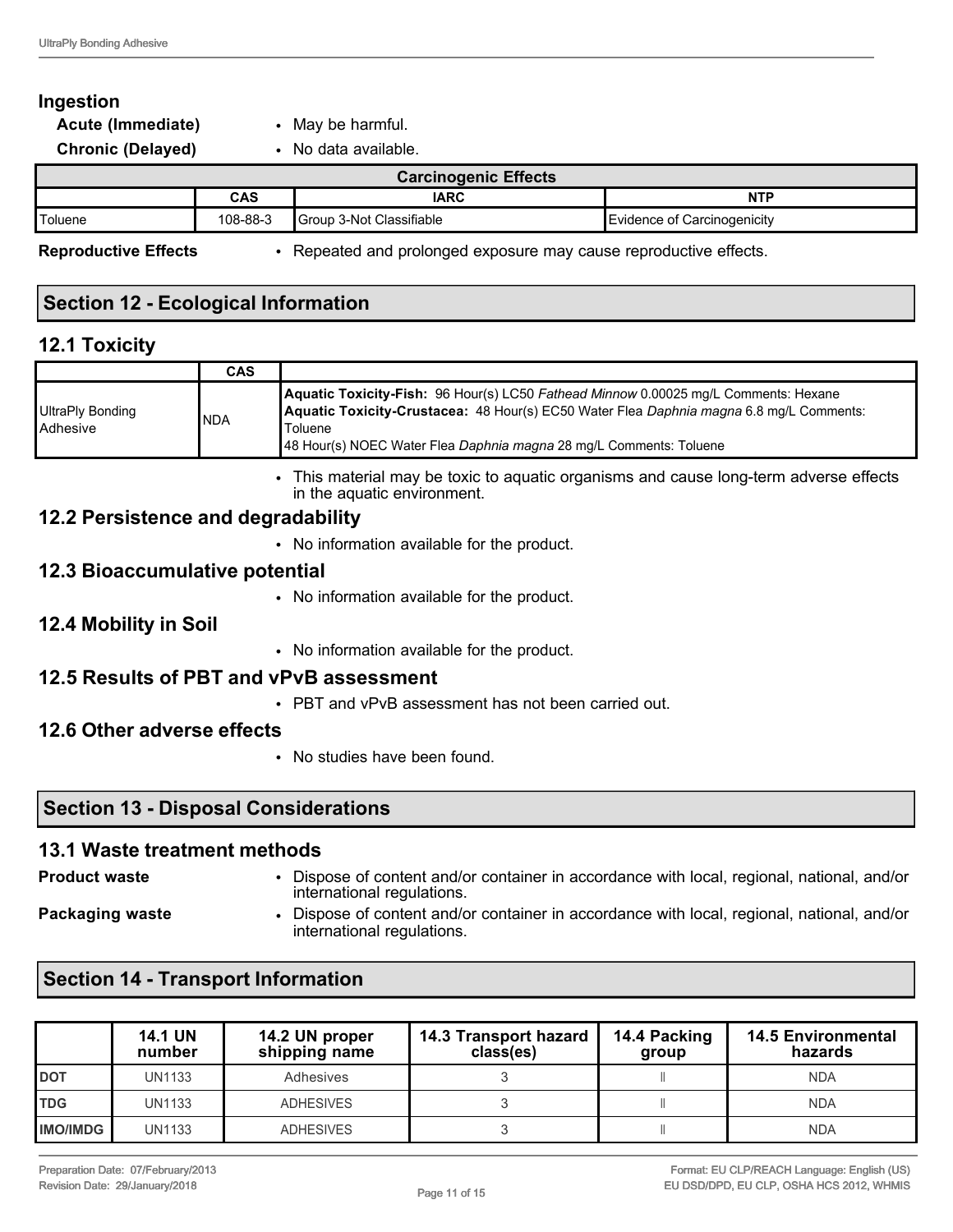| <b>ADN</b>       | UN1133 | <b>ADHESIVES</b> |  | <b>NDA</b> |
|------------------|--------|------------------|--|------------|
| ADR/RID          | UN1133 | <b>ADHESIVES</b> |  | <b>NDA</b> |
| <b>IATA/ICAO</b> | UN1133 | Adhesives        |  | <b>NDA</b> |

**14.6 Special precautions for**  • None known.

**user**

**14.7 Transport in bulk according to Annex II of**  • Not relevant.

**Marpol and the IBC Code**

**14.8 Other information**

**DOT** • Toluene has a reportable quantity of 1000 lbs (454 kg) as listed in Appendix A to 49 CFR 172.101. Hexane has a reportable quantity of 5000 lbs (2270 kg) as listed in Appendix A to 49 CFR 172.101. Cyclohexane has a reportable quantity of 1000lbs (454kg) as listed in Appendix A to 49 CFR 172.101.

# **Section 15 - Regulatory Information**

# **15.1 Safety, health and environmental regulations/legislation specific for the substance or mixture**

### **SARA Hazard Classifications** • Acute, Chronic, Fire

| <b>State Right To Know</b> |                |     |           |           |
|----------------------------|----------------|-----|-----------|-----------|
| Component                  | CAS            | MA  | <b>NJ</b> | <b>PA</b> |
| Toluene                    | $108 - 88 - 3$ | Yes | Yes       | Yes       |

| Inventory                                                         |            |                   |  |                    |       |                  |  |                  |
|-------------------------------------------------------------------|------------|-------------------|--|--------------------|-------|------------------|--|------------------|
| Component                                                         | <b>CAS</b> | <b>Canada DSL</b> |  | <b>Canada NDSL</b> | China | <b>EU EINECS</b> |  | <b>EU ELNICS</b> |
| <b>I</b> Toluene                                                  | 108-88-3   | Yes               |  | No                 | Yes   | Yes              |  | No               |
| <b>Inventory (Con't.)</b>                                         |            |                   |  |                    |       |                  |  |                  |
| <b>CAS</b><br><b>Japan ENCS</b><br><b>Korea KECL</b><br>Component |            | <b>TSCA</b>       |  |                    |       |                  |  |                  |
| <i><u><b>Toluene</b></u></i>                                      |            | 108-88-3          |  | Yes                | Yes   |                  |  | Yes              |

# **Australia**

| ⊺Labor <sup>.</sup>                                                                               |          |                                                         |  |
|---------------------------------------------------------------------------------------------------|----------|---------------------------------------------------------|--|
| Australia - Work Health and Safety Regulations - Hazardous Substances Requiring Health Monitoring |          |                                                         |  |
| • Toluene                                                                                         | 108-88-3 | Not Listed                                              |  |
| Australia - High Volume Industrial Chemicals List                                                 |          |                                                         |  |
| • Toluene                                                                                         | 108-88-3 |                                                         |  |
| Australia - List of Designated Hazardous Substances - Classification                              |          |                                                         |  |
| • Toluene                                                                                         | 108-88-3 | F, Xn, Xi Repr.Cat.3 R11, R63,<br>R48/20, R65, R38, R67 |  |
| <b>⊦Environment</b>                                                                               |          |                                                         |  |
| Australia - National Pollutant Inventory (NPI) Substance List                                     |          |                                                         |  |
| • Toluene                                                                                         | 108-88-3 | 10 tonne/yr Threshold<br>category 1                     |  |
| Australia - Ozone Protection Act - Scheduled Substances                                           |          |                                                         |  |
| • Toluene                                                                                         | 108-88-3 | Not Listed                                              |  |
| Australia - Priority Existing Chemical Program                                                    |          |                                                         |  |
| Preparation Date: 07/February/2013<br>Format: EU CLP/REACH Language: English (US)                 |          |                                                         |  |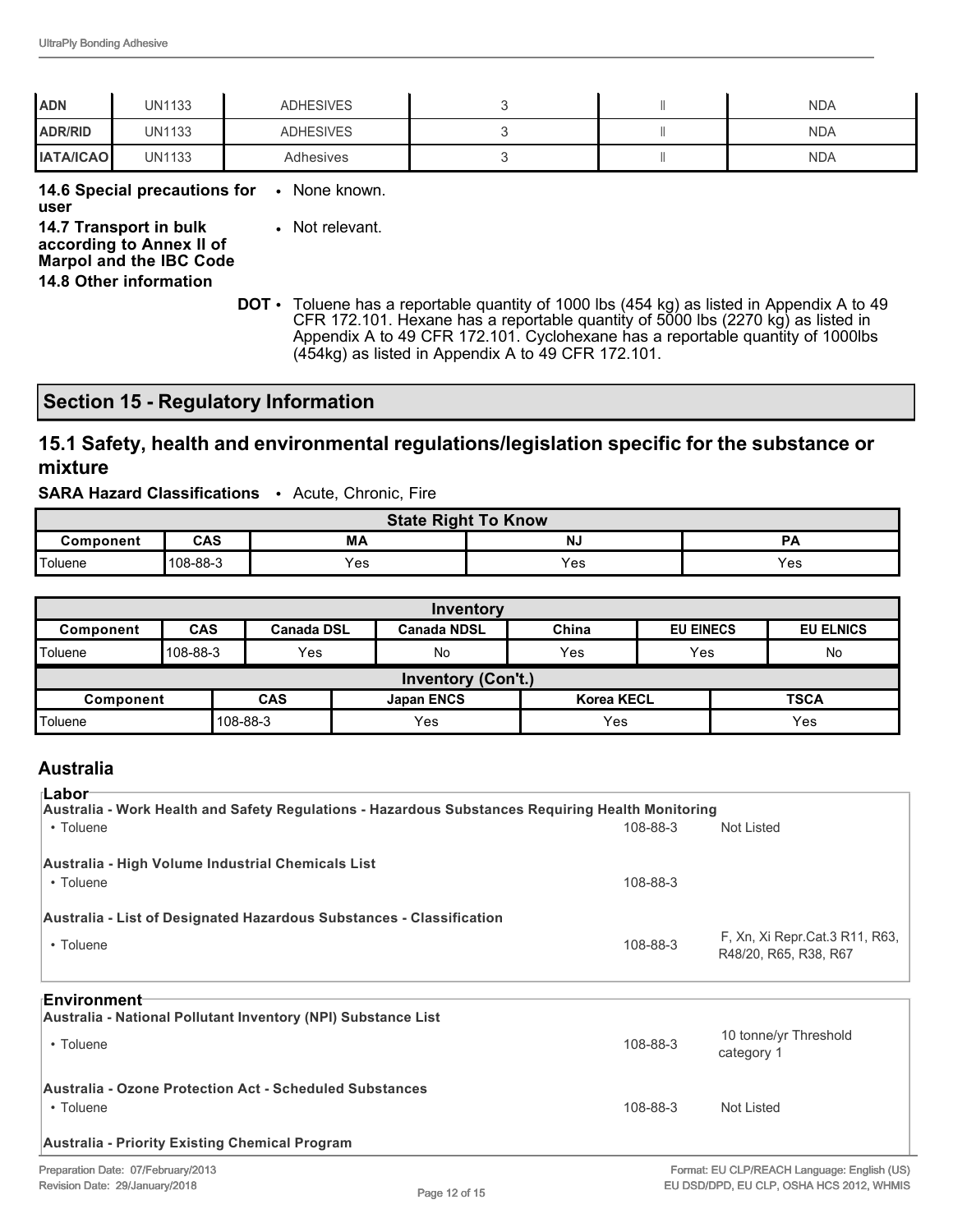| • Toluene                                                                                                      | 108-88-3 | Candidate chemical                                     |
|----------------------------------------------------------------------------------------------------------------|----------|--------------------------------------------------------|
| <b>Bulgaria</b>                                                                                                |          |                                                        |
| Environment<br>Bulgaria - Air Quality - Maximum Admissible Hazardous Contaminant Levels - 24 Hour<br>• Toluene | 108-88-3 | 0.25 mg/m3 MAHCL                                       |
| Canada                                                                                                         |          |                                                        |
| ⊺Labor<br><b>Canada - WHMIS - Classifications of Substances</b><br>• Toluene                                   | 108-88-3 | B2, D2A, D2B                                           |
| Canada - WHMIS - Ingredient Disclosure List<br>• Toluene                                                       | 108-88-3 | 1%                                                     |
| <sub>⊺</sub> Environment⊣<br><b>Canada - CEPA - Priority Substances List</b><br>• Toluene                      | 108-88-3 | Priority Substance List 1<br>(substance not considered |
|                                                                                                                |          | toxic)                                                 |
| <b>Europe</b>                                                                                                  |          |                                                        |
| <sub>⊺</sub> Other⊢<br>EU - CLP (1272/2008) - Annex VI - Table 3.2 - Classification                            |          |                                                        |
| • Toluene                                                                                                      | 108-88-3 | F; R11 Xi; R38 Xn; R48/20-65<br>Repr.Cat.3; R63 R67    |
| EU - CLP (1272/2008) - Annex VI - Table 3.2 - Concentration Limits<br>• Toluene                                | 108-88-3 | <b>Not Listed</b>                                      |
| EU - CLP (1272/2008) - Annex VI - Table 3.2 - Labelling<br>• Toluene                                           | 108-88-3 | F Xn R:11-38-48/20-63-65-67<br>$S:(2)-36/37-46-62$     |
| EU - CLP (1272/2008) - Annex VI - Table 3.2 - Notes - Substances and Preparations<br>• Toluene                 | 108-88-3 | Not Listed                                             |
| EU - CLP (1272/2008) - Annex VI - Table 3.2 - Safety Phrases<br>• Toluene                                      | 108-88-3 | $S:(2)-36/37-46-62$                                    |
| <b>Mexico</b>                                                                                                  |          |                                                        |
| Other-<br><b>Mexico - Hazard Classifications</b>                                                               |          |                                                        |
| • Toluene                                                                                                      | 108-88-3 | Hazard Class = $3 PG = II$<br><b>UN1294</b>            |
| <b>Mexico - Regulated Substances</b><br>• Toluene                                                              | 108-88-3 | <b>UN1294</b>                                          |
| <b>United States</b>                                                                                           |          |                                                        |
| <sub>⊺</sub> Labor⊣<br>U.S. - OSHA - Process Safety Management - Highly Hazardous Chemicals<br>• Toluene       | 108-88-3 | Not Listed                                             |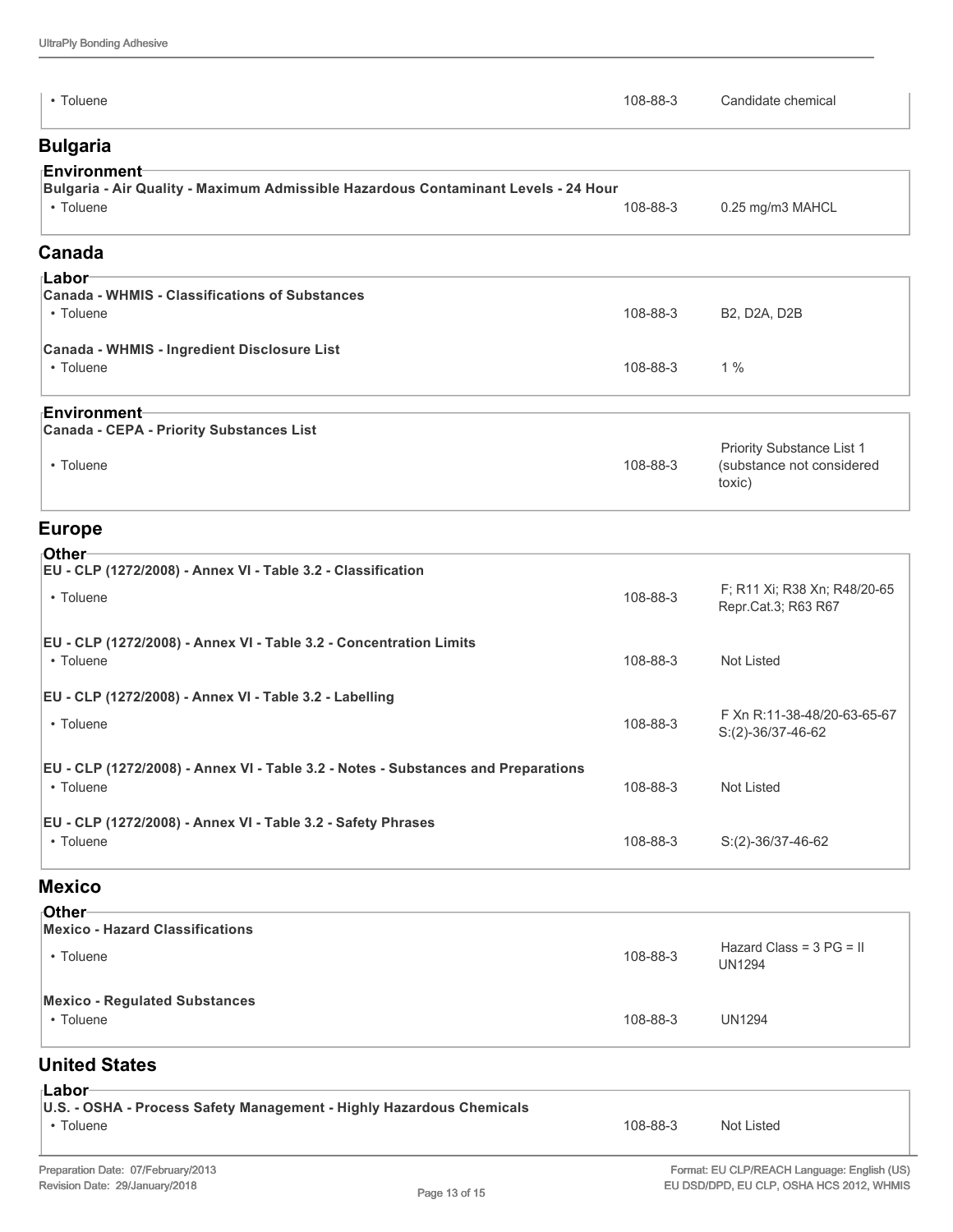| U.S. - OSHA - Specifically Regulated Chemicals<br>• Toluene                                               | 108-88-3 | <b>Not Listed</b>                           |  |  |
|-----------------------------------------------------------------------------------------------------------|----------|---------------------------------------------|--|--|
| <b>Environment</b>                                                                                        |          |                                             |  |  |
| U.S. - CAA (Clean Air Act) - 1990 Hazardous Air Pollutants                                                |          |                                             |  |  |
| • Toluene                                                                                                 | 108-88-3 |                                             |  |  |
| U.S. - CERCLA/SARA - Hazardous Substances and their Reportable Quantities                                 |          |                                             |  |  |
| • Toluene                                                                                                 | 108-88-3 | 1000 lb final RQ; 454 kg final<br><b>RQ</b> |  |  |
| U.S. - CERCLA/SARA - Section 302 Extremely Hazardous Substances EPCRA RQs                                 |          |                                             |  |  |
| • Toluene                                                                                                 | 108-88-3 | Not Listed                                  |  |  |
| U.S. - CERCLA/SARA - Section 302 Extremely Hazardous Substances TPQs                                      |          |                                             |  |  |
| • Toluene                                                                                                 | 108-88-3 | Not Listed                                  |  |  |
| U.S. - CERCLA/SARA - Section 313 - Emission Reporting                                                     |          |                                             |  |  |
| • Toluene                                                                                                 | 108-88-3 | 1.0 % de minimis<br>concentration           |  |  |
| U.S. - CERCLA/SARA - Section 313 - PBT Chemical Listing                                                   |          |                                             |  |  |
| • Toluene                                                                                                 | 108-88-3 | Not Listed                                  |  |  |
| U.S. - RCRA (Resource Conservation & Recovery Act) - Hazardous Constituents - Appendix VIII to 40 CFR 261 |          |                                             |  |  |
| • Toluene                                                                                                 | 108-88-3 | waste number U220                           |  |  |
| U.S. - RCRA (Resource Conservation & Recovery Act) - List for Hazardous Constituents                      |          |                                             |  |  |
| • Toluene                                                                                                 | 108-88-3 |                                             |  |  |

# **United States - California**

| ⊪Environment<br>U.S. - California - Proposition 65 - Carcinogens List            |          |                                                      |
|----------------------------------------------------------------------------------|----------|------------------------------------------------------|
| • Toluene                                                                        | 108-88-3 | Not Listed                                           |
| U.S. - California - Proposition 65 - Developmental Toxicity<br>• Toluene         | 108-88-3 | developmental toxicity, initial<br>date 1/1/91       |
| U.S. - California - Proposition 65 - Reproductive Toxicity - Female<br>• Toluene | 108-88-3 | female reproductive toxicity.<br>initial date 8/7/09 |
| U.S. - California - Proposition 65 - Reproductive Toxicity - Male<br>• Toluene   | 108-88-3 | Not Listed                                           |

## **United States - Pennsylvania**

| ⊤Labor<br>U.S. - Pennsylvania - RTK (Right to Know) - Environmental Hazard List       |                |            |
|---------------------------------------------------------------------------------------|----------------|------------|
| $\cdot$ Toluene                                                                       | 108-88-3       |            |
| U.S. - Pennsylvania - RTK (Right to Know) - Special Hazardous Substances<br>• Toluene | $108 - 88 - 3$ | Not Listed |

# **United States - Rhode Island**